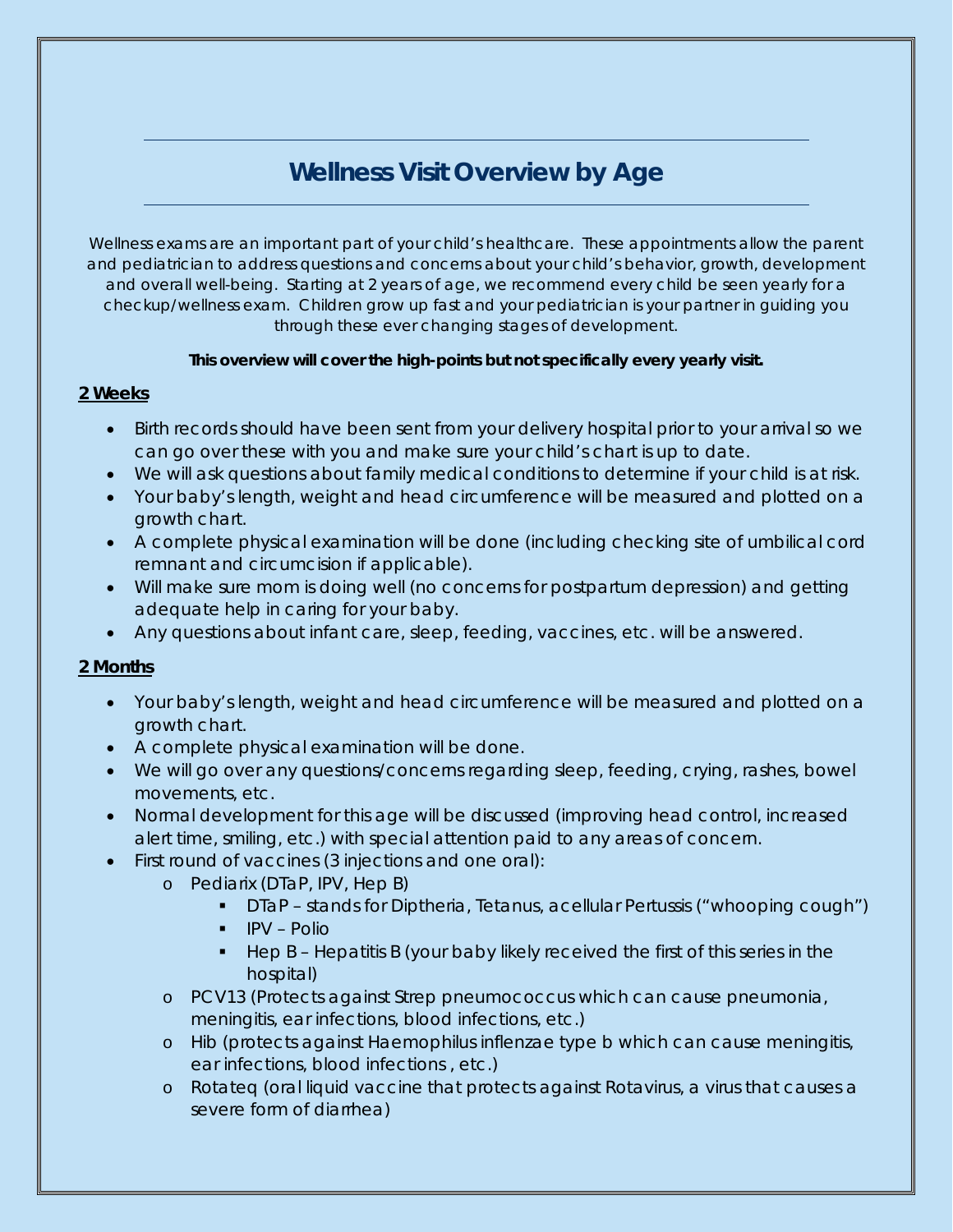#### **4 Months**

- Your baby's length, weight and head circumference will be measured and plotted on a growth chart.
- A complete physical examination will be done.
- We will go over any questions/concerns regarding sleep, feeding, crying, rashes, bowel movements, etc.
- Normal development for this age will be discussed (rolling over, improved head control, pushing up when on tummy, etc.) with special attention paid to any areas of concern.
- Second round of vaccines (same as at 2 months)

## **6 Months**

- Your baby's length, weight and head circumference will be measured and plotted on a growth chart.
- A complete physical examination will be done.
- We will go over any questions/concerns regarding sleep, crying, rashes, bowel movements, etc.
- Normal development for this age (sitting up briefly unassisted, reaching for objects, teething, etc.) will be discussed with special attention paid to any areas of concern.
- We will discuss feeding your baby solid foods/baby foods and ways to get started.
- Second round of vaccines (same as at 2 months); if during flu season, your baby can get their flu vaccine when they are 6 months and older.

## **9 Months**

- Your baby's length, weight and head circumference will be measured and plotted on a growth chart.
- A complete physical examination will be done.
- We will go over any questions/concerns regarding sleep, feeding, crying, rashes, bowel movements, etc.
- Normal development for this age (pulling up, standing, crawling, scooting, babbling, pointing, etc.) will be discussed with special attention paid to any areas of concern.
- There are no standard vaccines at this visit.
- An initial CBC (blood count) will be done between 9 -12 months to rule out anything abnormal.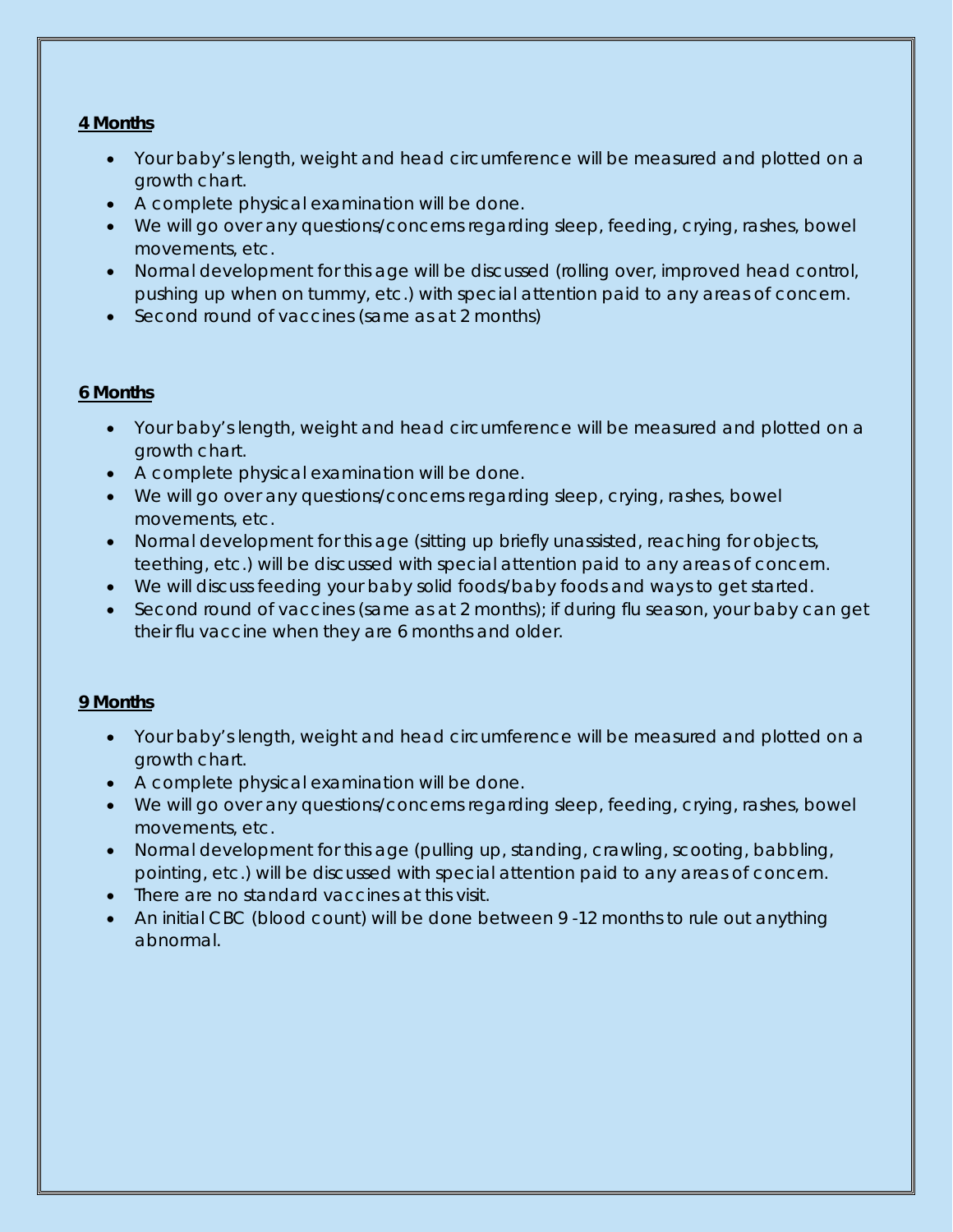## **12 Months**

- Your baby's length, weight and head circumference will be measured and plotted on a growth chart.
- A complete physical examination will be done.
- We will go over any questions/concerns regarding sleep, feeding, crying, rashes, bowel movements, etc.
- Normal development for this age (standing up, cruising, first steps, first words, etc.) will be discussed with special attention paid to any areas of concern.
- We will discuss switching to whole milk from formula or breast-milk (unless plans for continued breastfeeding) as well as introducing the sippy cup and starting to get rid of pacifier and bottle.
- Vaccines:
	- o PCV13 (Strep pneumoccous)
	- o Varicella (Chickenpox)
- An initial CBC (blood count) will be done between 9 -12 months to rule out anything abnormal.

## **15 Months**

- Your child's length, weight and head circumference will be measured and plotted on a growth chart.
- A complete physical examination will be done.
- We will go over any questions/concerns regarding sleep, feeding, crying, bowel movements, etc.
- Normal development for this age (walking, increased attempts at communication, tantrums, etc.) will be discussed with special attention paid to any areas of concern.
- We will continue to emphasize age-appropriate safety issues (childproofing, water safety, safety outside, etc.)
- Vaccines:
	- o MMR (Measles, Mumps, Rubella)
	- o DTaP (Diptheria Tetanua Pertussis)
	- o Hib (Haemophilus influenzae type b)

## **18 Months**

- Your child's length, weight and head circumference will be measured and plotted on a growth chart.
- A complete physical examination will be done.
- We will go over any questions/concerns regarding sleep, feeding, crying, behavior, etc.
- Normal development for this age (following commands, forming simple two-word sentences, running, climbing, etc.) will be discussed with special attention paid to any areas of concern.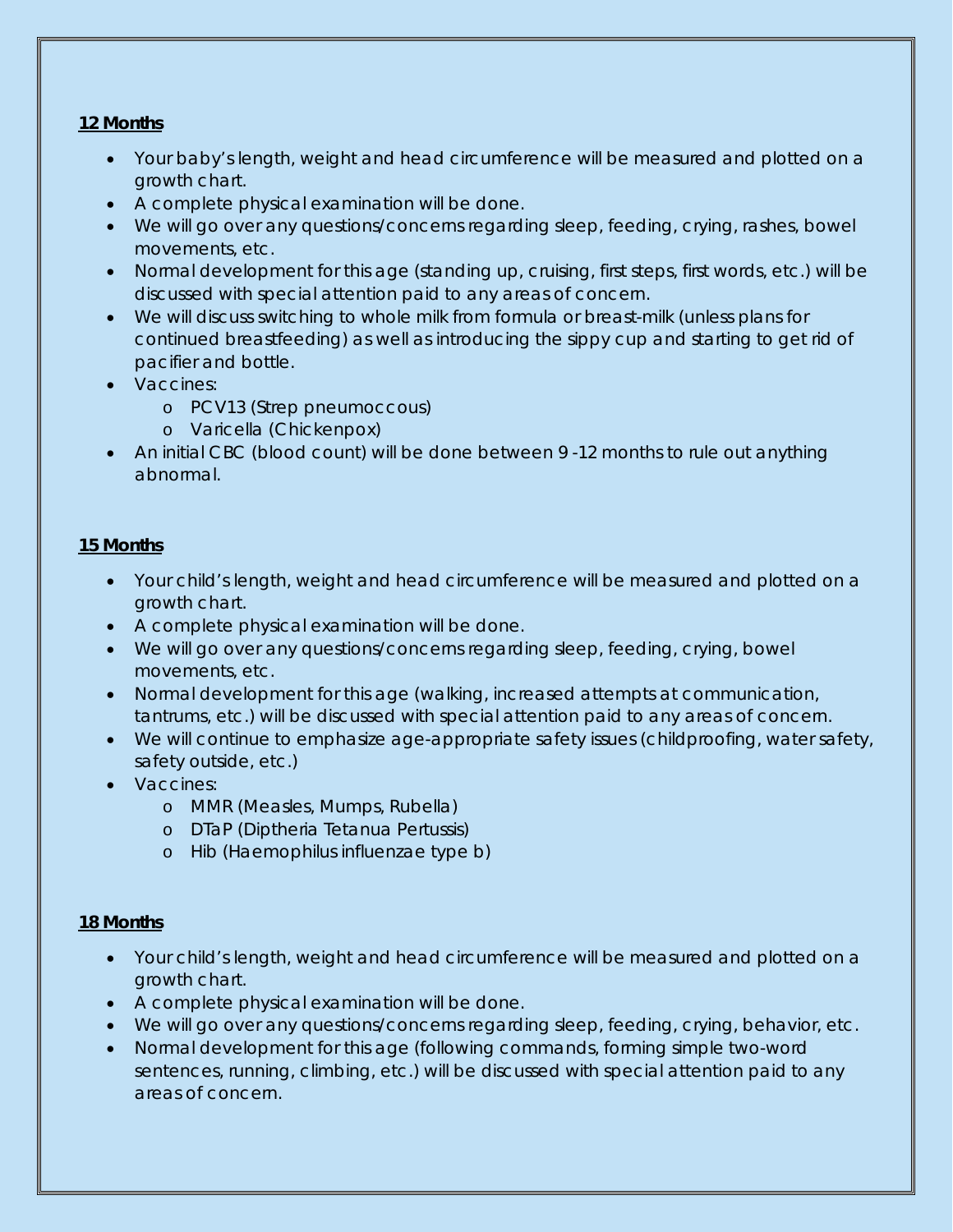- Will discuss signs of potty-training readiness (dry naps, word signals for wet/dirty, "potty dance", able to pull down pants) and different options for beginning the process.
- Age-appropriate safety issues will be discussed (poison control information, safety around animals, water safety, safety outside, etc.)
- Vaccines:
	- o Hepatitis A  $(\#1)$

# **2 Years (24 Months)**

- Your child's length, weight and head circumference will be measured and plotted on a growth chart.
- A complete physical examination will be done.
- We will go over any questions/concerns regarding sleep, eating, behavior/discipline, etc.
- Normal development for this age (rapidly increasing vocabulary, desire for independence, following more complex commands, etc.) will be discussed with special attention paid to any areas of concern.
- Will continue to discuss potty-training.
- We will discuss switching to 2% or 1% milk from whole milk.
- Vaccines:
	- o Hepatitis  $A \neq 2$
- A CBC (blood count) will be done yearly to monitor for any abnormalities (anemia, abnormal platelet count or white blood cell count).
- We will obtain a urine specimen for testing if your child is potty-trained (to check for blood, protein, glucose, etc.).
- We will encourage you to start taking your child to a dentist for checkups.

## **3 years**

- Your child's length and weight will be measured; these will be plotted on growth charts along with the BMI (Body Mass Index).
- We will attempt to obtain a Blood Pressure (some children will not cooperate at this age).
- A complete physical examination will be done.
- We will go over any questions/concerns regarding sleep, eating, behavior, discipline, etc.
- Normal development for this age (pretending, playing with others, dressing with supervision, eating with utensils, etc.) will be discussed with special attention paid to any areas of concern.
- A CBC and urine specimen will be obtained to screen for any abnormalities.
- Continue dental examinations every 6-12 months.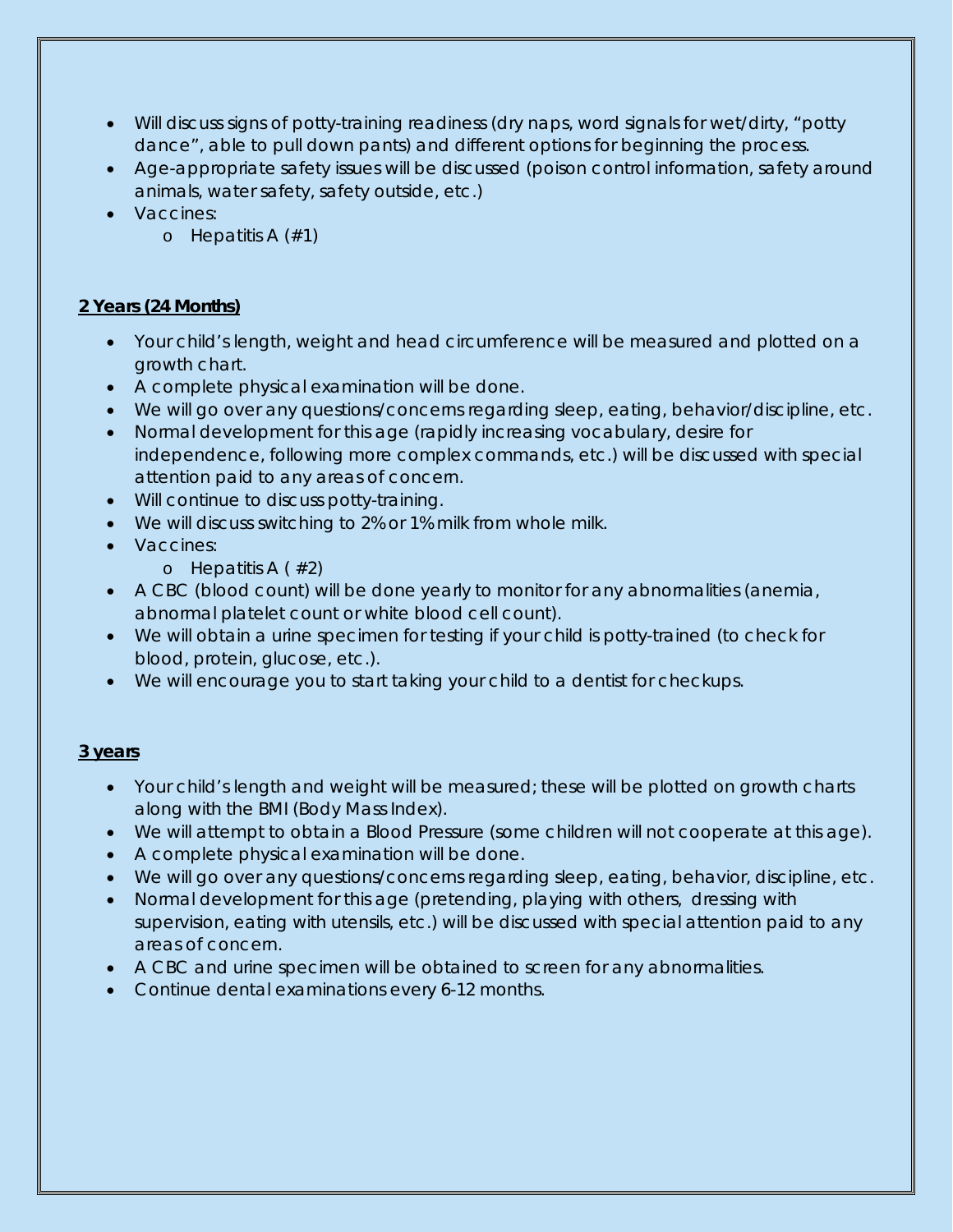## **4/5 years**

- Your child's length and weight will be measured; these will be plotted on growth charts along with the BMI (Body Mass Index).
- A Blood Pressure will be obtained.
- We will do a vision screening using an eye chart.
- A complete physical examination will be done.
- We will go over any questions/concerns regarding sleep, eating, behavior, discipline, etc.
- We will discuss school readiness (ability to listen to short stories, follow directions and go extended periods of time away from parents) and emphasize involvement of parents in their education.
- Normal development for this age (counting, copying some shapes, cutting with scissors, speech fully understandable to strangers, brushing teeth, tying shoes, etc.) will be discussed with special attention paid to any areas of concern.
- A CBC and urine specimen will be obtained to screen for any abnormalities.
- Vaccines
	- o MMR (#2)
	- o Varicella (#2)
	- o DTaP-IPV (Combination shot including both vaccines)
- Continue dental examinations every 6-12 months.

## **6-11 years (Elementary School Age)**

- Your child's length and weight will be measured; these will be plotted on growth charts along with the BMI (Body Mass Index).
- A Blood Pressure will be obtained.
- We will do a vision screening using an eye chart.
- A complete physical examination will be done.
- We will go over any questions/concerns regarding sleep (goal of 10-11 hours of sleep each night), nutrition (balanced diet, encourage 5 servings of fruits/vegetables daily, avoid junk food), behavior (encourage independent thinking while still enforcing rules/limits), hygiene (brush teeth twice daily), safety (bike helmets, street safety, safety around strangers, what to do if lost, etc.)
- Discuss school performance (following a routine, homework, attention in the classroom) and encourage frequent conversations with teachers.
- Encourage at least moderate physical activity of at least 1 hour daily; limit TV to 1 hour or less daily.
- Encourage at least one family meal together daily (shown to help with nutritious eating as well as communication between family members).
- Normal development for this age (physical, social, emotional) will be discussed with special attention paid to any areas of concern.
- A CBC and urine specimen will be obtained to screen for any abnormalities.
- Vaccines (no scheduled vaccines until  $Idap$  which is required for entry into  $7<sup>th</sup>$  grade; recommend yearly Flu vaccine when available).
- Continue dental examinations every 6-12 months.